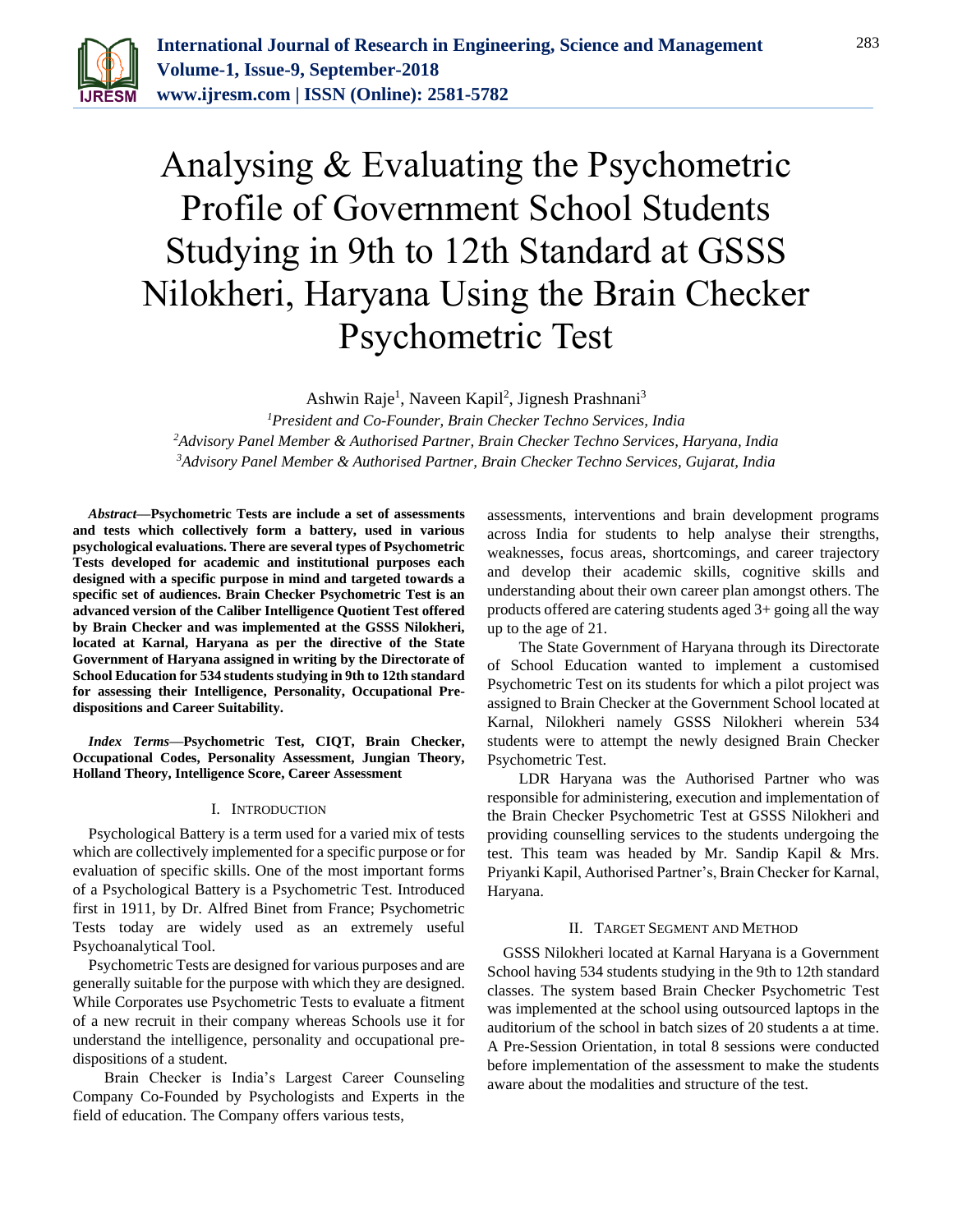

# III. STATISTICAL RESULTS

It was generally witnessed that as compared to the girls there were lesser number of boys scoring the lowest possible scores within the Average Category of 90-91-92 IQ Scoring range. In total 137 girls were classified in this category as compared to 124 boys having similar scores. These students who were categorized in this section were informed that they would need extensive hard work and would have to double up their efforts in order to do well in their respective careers. Most of the parents of these students also agreed that there was a need for additional efforts on the part of their ward to succeed in their respective lives and to choose their preferred careers after their 12th standard. The CIQT Advanced was a blessing in disguise for these students and their parents who now have an action plan to work upon in order to ensure that their child has a successful working life ahead.



Fig. 1. Graph-1 (Low Performers of the Group Scoring 90, 91 or 92 IQ Score)

While on the other hand it was observed that, In all around 4% students were able to do quite well in the CIQT Advanced Test. Their own efforts coupled with their genuine hard work and focus towards attempting this test with all seriousness and sincerity helped them score more than 110 in their test. With around 13 boys and 7 girls falling in this category in the entire school, these are truly remarkable students who have been recommended careers like Medical, Engineering and Architecture amongst others.

Around 25% of the world's population would fall in this category. Considering that the Average IQ of an Indian is around 82, these students have not only managed to beat the score but also match the IQ score of students from developed countries like Singapore.

TABLE I (COUNTRY WISE CLASSIFICATION OF INTELLIGENT COUNTRIES 2018)

| S. No. | Country     | World Rank | Average IQ Score |  |
|--------|-------------|------------|------------------|--|
|        | Singapore   |            | 108              |  |
|        | South Korea |            | 106              |  |
|        | Japan       |            | 103              |  |
|        | Italy       |            | 102              |  |
|        | Iceland     | $5-1$      | 101              |  |
|        | Mongolia    | $5 - 2$    | 101              |  |
|        | India       | 25         |                  |  |



Fig. 2. Graph-2 (Superior Intelligent Scoring 110-119 IQ Score)

On a Nation-to-Nation Comparative, the Average Intelligence score of citizens of some the countries are ranked in Table-1, for our understanding:

Considering the above comparative, it can be derived that India's Average IQ is below par and can be categorized into Below Average IQ, whereas the Standard IQ Range worldwide is 90-108 to be treated as normal or average IQ. On the positive Side, 100% students of GSSS Nilokheri were above the national average of 82.



Fig. 3. Country wise classification of intelligent countries 2018

Around 14% students were able to score more than 100 IQ Score. This group comprised of 48 Boys and 31 Girls in total. These students were students who could be terms as the students with higher academic potential in the school.

It is important to mention here that in the overall analysis, it has been observed that Boys have outperformed girls on almost all parameters. While the girls scoring the lowest marks are higher than the boys, the boys also scored more than the girls in the 100+ IQ Score Segment.

There is an increased need to provide special focus on the education of the girl child in the State of Haryana.



All the 534 Students were also put through the Jungian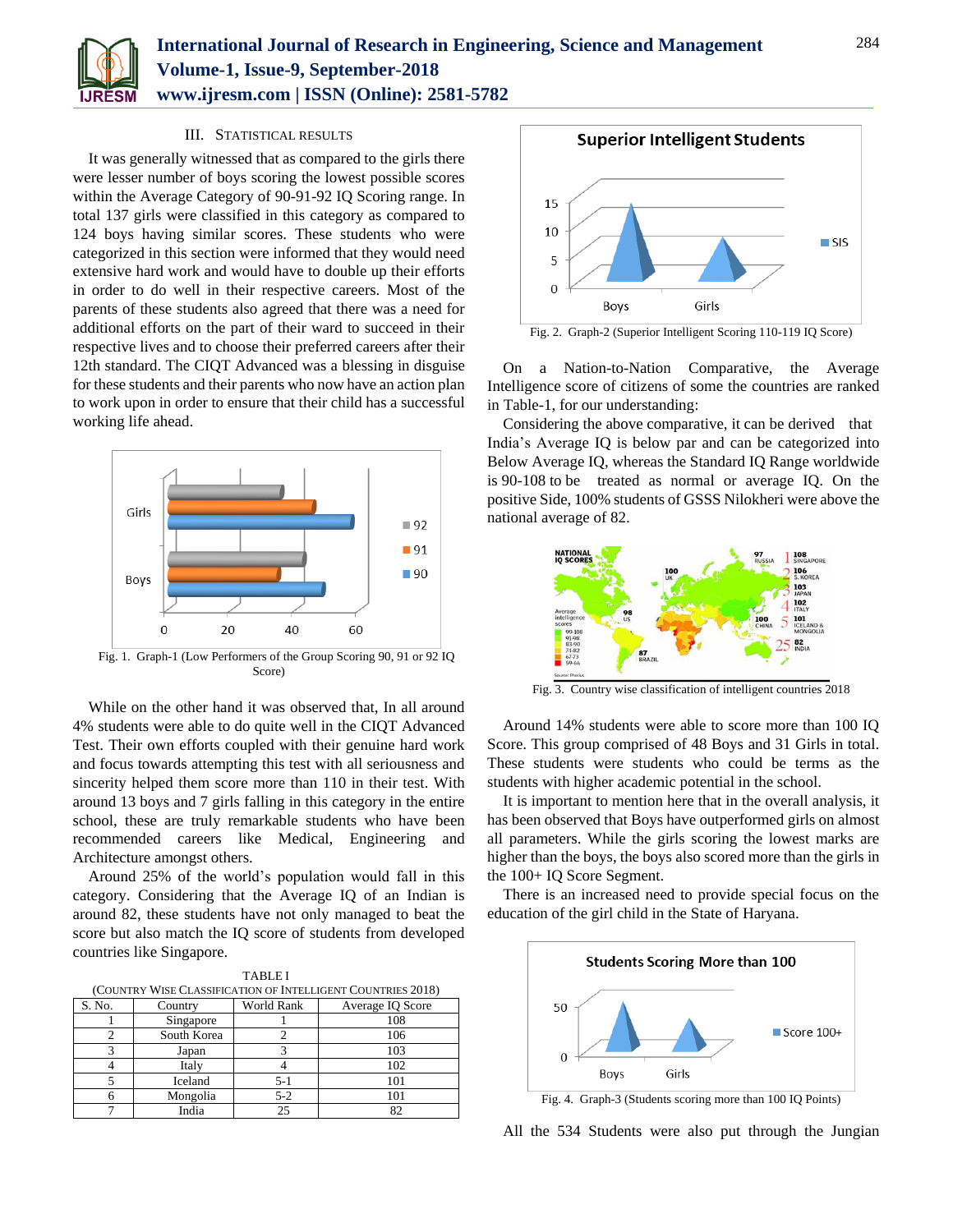

Personality Assessment to categorize them in the 16 Jungian Personalities. It was observed as under:

- 63% were Extroverts and 37% were Introverts
- Around 80% were Sensing and 20% Intuitive
- While 36% were Thinkers 64% were Feelers

 82% were Judging while only 18% were Perceiving These are remarkable findings and gives us an understanding of the society that we live in and how the future generation is getting shaped.

# IV. INTERACTIVE FEEDBACK

While counseling was provided primarily in groups for parents and students alike, some feedbacks were tabulated from the parents as under:

- Out of the 534 Students, 412 Parents were able to provide their feedback during the counseling session.
- Around 78% of the Feedbacks were from Mothers whereas the remaining 22% were from Fathers
- Out of the 412 Feedbacks documented, 100% Parents felt the need for a Career Assessment Module like CIQT advanced
- 86% Parents felt that they now have a better understanding of their child's skills and capabilities
- 93% Parents Appreciated the Government for taking positive steps towards shaping the careers of their kids
- 97% Parents felt that the School Curriculum needs to be improved to help students have a better understanding of things around them

A short survey was also executed on the 49 Teachers of the School, with the following outcome:

- 100% Teachers appreciated the Government's Initiate to allow Brain Checker to conduct a Pilot for the Brain Checker Psychometric Test
- 92% Teachers felt that they can now help kids prepare for their own future in a better fashion
- 87% Teachers requested for more Counseling Related Training Sessions to be conducted for them at School Level to enhance their Child Psychology related knowledge and to help them deal with kids in a better fashion



Fig. 5. Developing a personal career strategy (PCS)

Collectively both the parents and teachers agreed that Brain Checker Psychometric Test was a potent tool to help their kids/students prepare a personal career strategy.

It is pertinent to point it out here that the schooling system in developed countries like America, Japan, and Germany amongst others have a robust counseling, assessment and intervention model in place to assist students plan their careers. In fact in some of the cases, the government provides subsidies to private competent programs which are aimed at augmenting the overall intelligence of the child or which are designed to help a child combat issues pertaining to academic excellence.

# V. SUGGESTIVE RECOMMENDATIONS

The entire exercise to conduct, execute and counsel around 534 Students at GSSS Nilokheri, Haryana as per the directives of the Shiksha Sadan and the State Government of Haryana have resulted in huge positive impact in the overall career planning of the students who underwent the CIQT Advanced at GSSS Nilokheri as well as have a long term positive impact in the minds of the parents of the students who underwent the test.

| <b>OVERALL LEARNINGS &amp; RECOMMENDATIONS</b><br>Achievements<br>1. Career Assessment Test To Be Conducted<br>&<br>On.<br>Omr<br><b>Sheets</b><br>Instead<br>Of<br>Speedy<br>Challenges<br>Computer/Laptop<br>For<br>Implementation Of The Project<br>2. Conducting Tests On Omr Would Resolve:<br><b>Logistics Issues</b><br>А.<br>Speed Of Implementation Of The<br>B.<br>Project<br>Avoids<br>C.<br>Dependency<br>Of<br>System/Computer<br>Will Improve Student Results<br>D.<br>3. Students<br>Should<br>Additional<br>Have<br>Computer Exposure At School Level To<br>Increase Their Level Of Confidence And<br>Expertise<br>4. Regular Counseling Sessions Need To Be<br>Conducted At School Level For Students<br>Evolved<br>Emotional<br>To<br>Have<br>A<br>Development Of The Student In General<br>5. Students Should Avoid Mugging Up And<br>Focus On Learning And Understanding The<br>Concepts Rather Than Simply Trying To<br>Mug Up The Theory With An Objective Of<br><b>Scoring More Marks</b><br>6. More Focus Needs To Be Provided From<br>Teachers, Management And<br>The<br>The<br>Government In Designing Educational<br>Models Which Are More Learner Centric<br>Rather Than Mark Centric<br>7. Students Need Practical Exposure To<br>Technology And Orientation Information<br>Of Different Careers Needs To Be Made<br>Available To Them From Standard 7th<br>Itself.<br>8. Higher Focus Is Required In Dealing With<br>Students From Foundation Ages That Is<br>From Standard 1st Itself So That These<br>Students Get The Necessary Exposure At | <b>TABLE II</b> |  |  |  |
|------------------------------------------------------------------------------------------------------------------------------------------------------------------------------------------------------------------------------------------------------------------------------------------------------------------------------------------------------------------------------------------------------------------------------------------------------------------------------------------------------------------------------------------------------------------------------------------------------------------------------------------------------------------------------------------------------------------------------------------------------------------------------------------------------------------------------------------------------------------------------------------------------------------------------------------------------------------------------------------------------------------------------------------------------------------------------------------------------------------------------------------------------------------------------------------------------------------------------------------------------------------------------------------------------------------------------------------------------------------------------------------------------------------------------------------------------------------------------------------------------------------------------------------------------------------------------|-----------------|--|--|--|
|                                                                                                                                                                                                                                                                                                                                                                                                                                                                                                                                                                                                                                                                                                                                                                                                                                                                                                                                                                                                                                                                                                                                                                                                                                                                                                                                                                                                                                                                                                                                                                              |                 |  |  |  |
|                                                                                                                                                                                                                                                                                                                                                                                                                                                                                                                                                                                                                                                                                                                                                                                                                                                                                                                                                                                                                                                                                                                                                                                                                                                                                                                                                                                                                                                                                                                                                                              |                 |  |  |  |
|                                                                                                                                                                                                                                                                                                                                                                                                                                                                                                                                                                                                                                                                                                                                                                                                                                                                                                                                                                                                                                                                                                                                                                                                                                                                                                                                                                                                                                                                                                                                                                              |                 |  |  |  |
|                                                                                                                                                                                                                                                                                                                                                                                                                                                                                                                                                                                                                                                                                                                                                                                                                                                                                                                                                                                                                                                                                                                                                                                                                                                                                                                                                                                                                                                                                                                                                                              |                 |  |  |  |
|                                                                                                                                                                                                                                                                                                                                                                                                                                                                                                                                                                                                                                                                                                                                                                                                                                                                                                                                                                                                                                                                                                                                                                                                                                                                                                                                                                                                                                                                                                                                                                              |                 |  |  |  |
|                                                                                                                                                                                                                                                                                                                                                                                                                                                                                                                                                                                                                                                                                                                                                                                                                                                                                                                                                                                                                                                                                                                                                                                                                                                                                                                                                                                                                                                                                                                                                                              |                 |  |  |  |
|                                                                                                                                                                                                                                                                                                                                                                                                                                                                                                                                                                                                                                                                                                                                                                                                                                                                                                                                                                                                                                                                                                                                                                                                                                                                                                                                                                                                                                                                                                                                                                              |                 |  |  |  |
|                                                                                                                                                                                                                                                                                                                                                                                                                                                                                                                                                                                                                                                                                                                                                                                                                                                                                                                                                                                                                                                                                                                                                                                                                                                                                                                                                                                                                                                                                                                                                                              |                 |  |  |  |
|                                                                                                                                                                                                                                                                                                                                                                                                                                                                                                                                                                                                                                                                                                                                                                                                                                                                                                                                                                                                                                                                                                                                                                                                                                                                                                                                                                                                                                                                                                                                                                              |                 |  |  |  |
|                                                                                                                                                                                                                                                                                                                                                                                                                                                                                                                                                                                                                                                                                                                                                                                                                                                                                                                                                                                                                                                                                                                                                                                                                                                                                                                                                                                                                                                                                                                                                                              |                 |  |  |  |
|                                                                                                                                                                                                                                                                                                                                                                                                                                                                                                                                                                                                                                                                                                                                                                                                                                                                                                                                                                                                                                                                                                                                                                                                                                                                                                                                                                                                                                                                                                                                                                              |                 |  |  |  |
|                                                                                                                                                                                                                                                                                                                                                                                                                                                                                                                                                                                                                                                                                                                                                                                                                                                                                                                                                                                                                                                                                                                                                                                                                                                                                                                                                                                                                                                                                                                                                                              |                 |  |  |  |
|                                                                                                                                                                                                                                                                                                                                                                                                                                                                                                                                                                                                                                                                                                                                                                                                                                                                                                                                                                                                                                                                                                                                                                                                                                                                                                                                                                                                                                                                                                                                                                              |                 |  |  |  |
|                                                                                                                                                                                                                                                                                                                                                                                                                                                                                                                                                                                                                                                                                                                                                                                                                                                                                                                                                                                                                                                                                                                                                                                                                                                                                                                                                                                                                                                                                                                                                                              |                 |  |  |  |
|                                                                                                                                                                                                                                                                                                                                                                                                                                                                                                                                                                                                                                                                                                                                                                                                                                                                                                                                                                                                                                                                                                                                                                                                                                                                                                                                                                                                                                                                                                                                                                              |                 |  |  |  |
|                                                                                                                                                                                                                                                                                                                                                                                                                                                                                                                                                                                                                                                                                                                                                                                                                                                                                                                                                                                                                                                                                                                                                                                                                                                                                                                                                                                                                                                                                                                                                                              |                 |  |  |  |
|                                                                                                                                                                                                                                                                                                                                                                                                                                                                                                                                                                                                                                                                                                                                                                                                                                                                                                                                                                                                                                                                                                                                                                                                                                                                                                                                                                                                                                                                                                                                                                              |                 |  |  |  |
|                                                                                                                                                                                                                                                                                                                                                                                                                                                                                                                                                                                                                                                                                                                                                                                                                                                                                                                                                                                                                                                                                                                                                                                                                                                                                                                                                                                                                                                                                                                                                                              |                 |  |  |  |
|                                                                                                                                                                                                                                                                                                                                                                                                                                                                                                                                                                                                                                                                                                                                                                                                                                                                                                                                                                                                                                                                                                                                                                                                                                                                                                                                                                                                                                                                                                                                                                              |                 |  |  |  |
|                                                                                                                                                                                                                                                                                                                                                                                                                                                                                                                                                                                                                                                                                                                                                                                                                                                                                                                                                                                                                                                                                                                                                                                                                                                                                                                                                                                                                                                                                                                                                                              |                 |  |  |  |
|                                                                                                                                                                                                                                                                                                                                                                                                                                                                                                                                                                                                                                                                                                                                                                                                                                                                                                                                                                                                                                                                                                                                                                                                                                                                                                                                                                                                                                                                                                                                                                              |                 |  |  |  |
|                                                                                                                                                                                                                                                                                                                                                                                                                                                                                                                                                                                                                                                                                                                                                                                                                                                                                                                                                                                                                                                                                                                                                                                                                                                                                                                                                                                                                                                                                                                                                                              |                 |  |  |  |
|                                                                                                                                                                                                                                                                                                                                                                                                                                                                                                                                                                                                                                                                                                                                                                                                                                                                                                                                                                                                                                                                                                                                                                                                                                                                                                                                                                                                                                                                                                                                                                              |                 |  |  |  |
|                                                                                                                                                                                                                                                                                                                                                                                                                                                                                                                                                                                                                                                                                                                                                                                                                                                                                                                                                                                                                                                                                                                                                                                                                                                                                                                                                                                                                                                                                                                                                                              |                 |  |  |  |
|                                                                                                                                                                                                                                                                                                                                                                                                                                                                                                                                                                                                                                                                                                                                                                                                                                                                                                                                                                                                                                                                                                                                                                                                                                                                                                                                                                                                                                                                                                                                                                              |                 |  |  |  |
|                                                                                                                                                                                                                                                                                                                                                                                                                                                                                                                                                                                                                                                                                                                                                                                                                                                                                                                                                                                                                                                                                                                                                                                                                                                                                                                                                                                                                                                                                                                                                                              |                 |  |  |  |
|                                                                                                                                                                                                                                                                                                                                                                                                                                                                                                                                                                                                                                                                                                                                                                                                                                                                                                                                                                                                                                                                                                                                                                                                                                                                                                                                                                                                                                                                                                                                                                              |                 |  |  |  |
|                                                                                                                                                                                                                                                                                                                                                                                                                                                                                                                                                                                                                                                                                                                                                                                                                                                                                                                                                                                                                                                                                                                                                                                                                                                                                                                                                                                                                                                                                                                                                                              |                 |  |  |  |
|                                                                                                                                                                                                                                                                                                                                                                                                                                                                                                                                                                                                                                                                                                                                                                                                                                                                                                                                                                                                                                                                                                                                                                                                                                                                                                                                                                                                                                                                                                                                                                              |                 |  |  |  |
|                                                                                                                                                                                                                                                                                                                                                                                                                                                                                                                                                                                                                                                                                                                                                                                                                                                                                                                                                                                                                                                                                                                                                                                                                                                                                                                                                                                                                                                                                                                                                                              |                 |  |  |  |
|                                                                                                                                                                                                                                                                                                                                                                                                                                                                                                                                                                                                                                                                                                                                                                                                                                                                                                                                                                                                                                                                                                                                                                                                                                                                                                                                                                                                                                                                                                                                                                              |                 |  |  |  |
|                                                                                                                                                                                                                                                                                                                                                                                                                                                                                                                                                                                                                                                                                                                                                                                                                                                                                                                                                                                                                                                                                                                                                                                                                                                                                                                                                                                                                                                                                                                                                                              |                 |  |  |  |
|                                                                                                                                                                                                                                                                                                                                                                                                                                                                                                                                                                                                                                                                                                                                                                                                                                                                                                                                                                                                                                                                                                                                                                                                                                                                                                                                                                                                                                                                                                                                                                              |                 |  |  |  |
|                                                                                                                                                                                                                                                                                                                                                                                                                                                                                                                                                                                                                                                                                                                                                                                                                                                                                                                                                                                                                                                                                                                                                                                                                                                                                                                                                                                                                                                                                                                                                                              |                 |  |  |  |
|                                                                                                                                                                                                                                                                                                                                                                                                                                                                                                                                                                                                                                                                                                                                                                                                                                                                                                                                                                                                                                                                                                                                                                                                                                                                                                                                                                                                                                                                                                                                                                              |                 |  |  |  |
|                                                                                                                                                                                                                                                                                                                                                                                                                                                                                                                                                                                                                                                                                                                                                                                                                                                                                                                                                                                                                                                                                                                                                                                                                                                                                                                                                                                                                                                                                                                                                                              |                 |  |  |  |
|                                                                                                                                                                                                                                                                                                                                                                                                                                                                                                                                                                                                                                                                                                                                                                                                                                                                                                                                                                                                                                                                                                                                                                                                                                                                                                                                                                                                                                                                                                                                                                              |                 |  |  |  |
| The Right Time                                                                                                                                                                                                                                                                                                                                                                                                                                                                                                                                                                                                                                                                                                                                                                                                                                                                                                                                                                                                                                                                                                                                                                                                                                                                                                                                                                                                                                                                                                                                                               |                 |  |  |  |

There are certain learning's both for us as a Professional